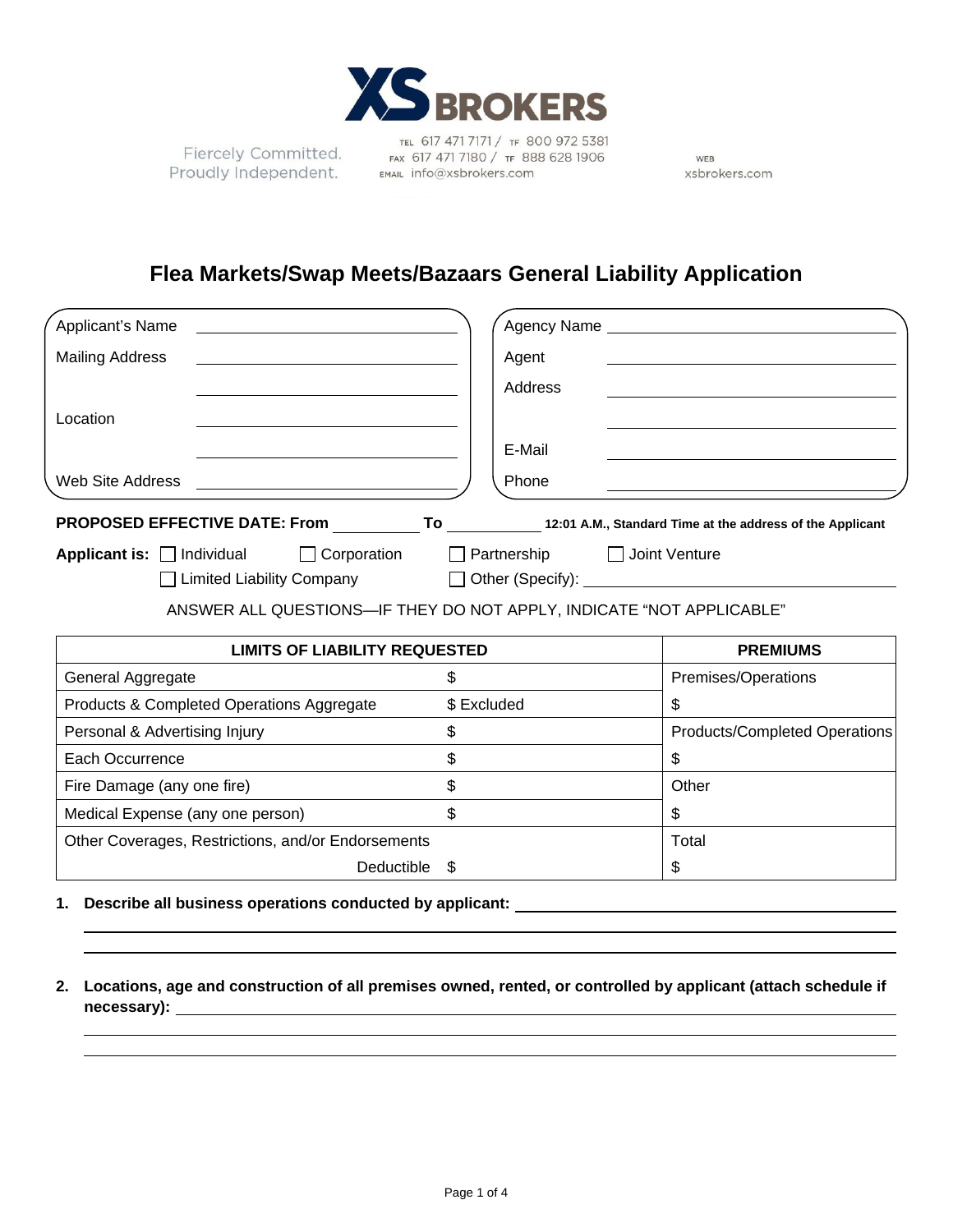| 3.         | Interest of applicant in such premises: $\Box$ Owner<br>$\Box$ General lessee $\Box$ Tenant<br>Part occupied by the applicant:<br>$\Box$ Entire<br>$\Box$ Portion<br>$\Box$ None |
|------------|----------------------------------------------------------------------------------------------------------------------------------------------------------------------------------|
| 4.         |                                                                                                                                                                                  |
| 5.         | If applicant charges for the use of the parking lot, indicate gross receipts from this operation:<br>Indicate type of surface: $\Box$ Gravel $\Box$ Black top<br>$\Box$ Concrete |
| 6.         | <b>Facility is:</b> $\Box$ Indoor $\Box$ Outdoor $\Box$ Drive-in theater $\Box$ Other (please describe): _________________________<br>How many exits?                            |
| 7.         |                                                                                                                                                                                  |
| 8.         |                                                                                                                                                                                  |
| 9.         |                                                                                                                                                                                  |
| 10.        |                                                                                                                                                                                  |
| 11.        |                                                                                                                                                                                  |
| 12.        |                                                                                                                                                                                  |
|            |                                                                                                                                                                                  |
| 13.<br>14. |                                                                                                                                                                                  |
| 15.        | If yes, please provide a copy.                                                                                                                                                   |
| 16.        | Is applicant provided with a certificate of insurance and additional insured endorsement from                                                                                    |
| 17.        |                                                                                                                                                                                  |
| 18.        | $\Box$ Armed $\Box$ Unarmed                                                                                                                                                      |
| 19.        |                                                                                                                                                                                  |
| 20.        | Total number of employees: _____________________                                                                                                                                 |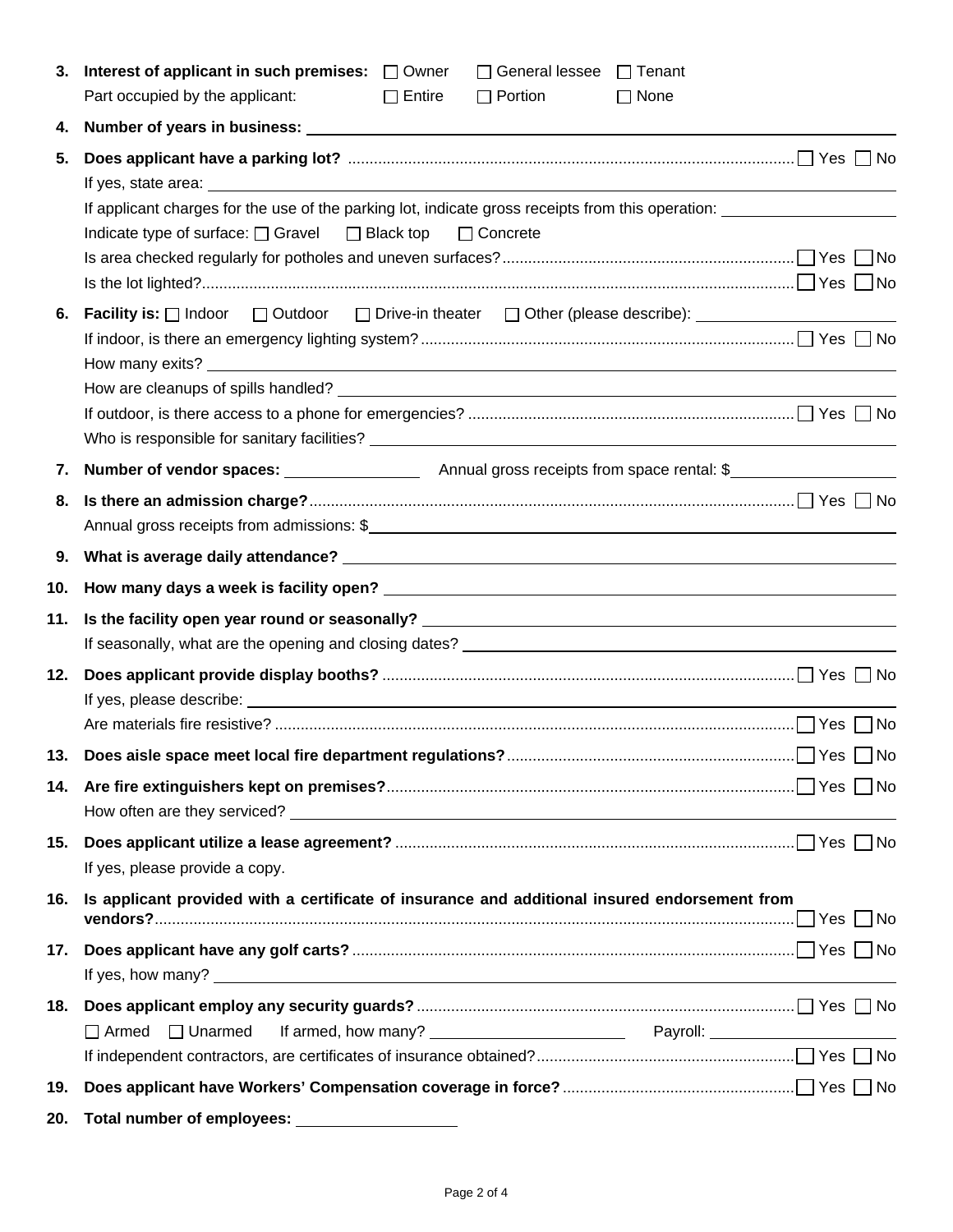|                                                                                                                          |                                                                                                                |         | 26. Does applicant store petroleum products in underground tanks, L.P.G., flammable liquids, am-                                                                                            |                |               |               |                              |  |
|--------------------------------------------------------------------------------------------------------------------------|----------------------------------------------------------------------------------------------------------------|---------|---------------------------------------------------------------------------------------------------------------------------------------------------------------------------------------------|----------------|---------------|---------------|------------------------------|--|
|                                                                                                                          |                                                                                                                |         |                                                                                                                                                                                             |                |               |               |                              |  |
|                                                                                                                          |                                                                                                                |         |                                                                                                                                                                                             |                |               |               |                              |  |
|                                                                                                                          |                                                                                                                |         |                                                                                                                                                                                             |                |               |               |                              |  |
|                                                                                                                          |                                                                                                                |         |                                                                                                                                                                                             |                |               |               |                              |  |
|                                                                                                                          |                                                                                                                |         | If no, what are the subcontracted job costs? \$                                                                                                                                             |                |               |               |                              |  |
|                                                                                                                          |                                                                                                                |         |                                                                                                                                                                                             |                |               |               |                              |  |
|                                                                                                                          | If yes, state the type of equipment involved and the gross receipts derived therefrom: _______________________ |         |                                                                                                                                                                                             |                |               |               |                              |  |
|                                                                                                                          |                                                                                                                |         |                                                                                                                                                                                             |                |               |               |                              |  |
| 30. During the past three years, has any company ever canceled, declined or refused to issue simi-<br>If yes, $explain:$ |                                                                                                                |         |                                                                                                                                                                                             |                |               |               |                              |  |
|                                                                                                                          |                                                                                                                |         |                                                                                                                                                                                             |                |               |               |                              |  |
|                                                                                                                          |                                                                                                                |         | Previous Insurer and loss history: Indicate all claims or losses (regardless of fault and whether or not insured) or<br>occurrences that may give rise to claims for the prior three years. |                |               |               | $\Box$ See loss run attached |  |
|                                                                                                                          | <b>Year</b>                                                                                                    | Company | <b>Policy</b>                                                                                                                                                                               | <b>Pramium</b> | <b>Losses</b> | <b>Losses</b> | <b>Description</b>           |  |

| Year | Company | <b>Policy</b><br>No. | Premium | <b>Losses</b><br>Paid | <b>Losses</b><br><b>Reserved</b> | <b>Description</b> |
|------|---------|----------------------|---------|-----------------------|----------------------------------|--------------------|
|      |         |                      |         |                       |                                  |                    |
|      |         |                      |         |                       |                                  |                    |
|      |         |                      |         |                       |                                  |                    |
|      |         |                      |         |                       |                                  |                    |